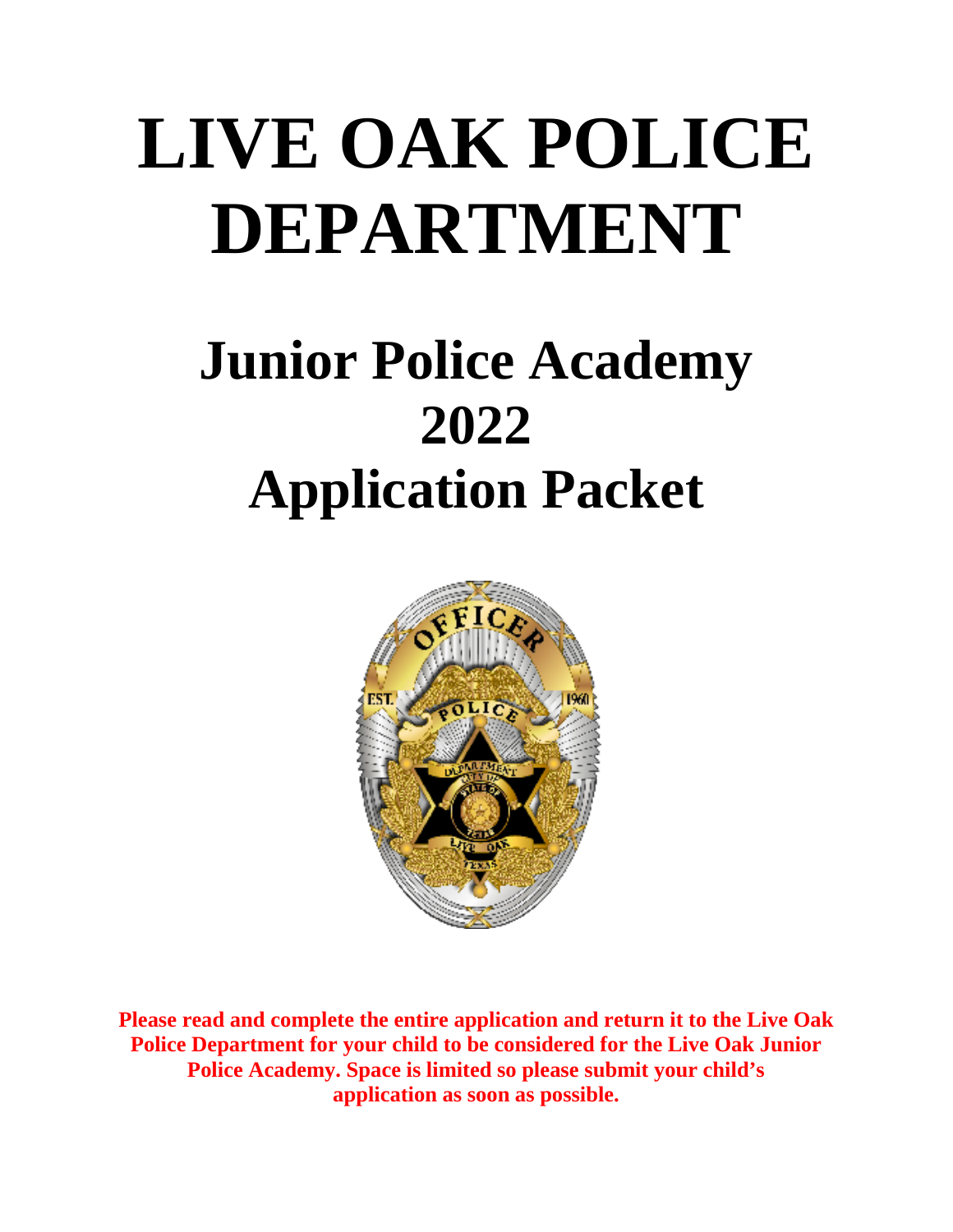#### **Welcome to the Live Oak Police Department Junior Police Academy 2022!**

We have planned a very exciting and fun filled week for our cadets. Every day will include a learning session, an activity pertaining to the learning session, and a craft at the end of most days.

The Junior Police Academy is scheduled for Monday through Friday, June 13-17, 2022, 8:00 a.m. – 12:30 p.m. Children between the ages of 9 - 12 years of age may apply.

#### *Return packets by* **MONDAY, MAY 2nd, 2022**

#### **REQUIREMENTS**

**Live Oak Residents have priority for acceptance into this program. Students MUST attend school in the Judson Independent School District (JISD) or the Northeast Independent School District (NEISD) Systems,** *(Charter and Home School is acceptable).*

Please have your child dress in comfortable school appropriate clothing, and sturdy shoes (no flip flops or open toed shoes). Some of our activities will be outside involving running, and we want to ensure the proper footwear is worn. Cadets not wearing appropriate footwear may be unable to participate in certain activities for safety reasons. Meals will not be provided; however, there will be a small snack and drink provided daily at approximately 10:00 a.m.

Children will need to be at the Live Oak Police Department between 7:45 a.m. and 8:00 a.m. each day, and parents will be required to sign their child in each day. Pick up will be at 12:15 to 12:30, and the parents will be required to come in and sign the children out. A Photo ID will be required, and children will only be released to adults listed on the registration form.

On the last day of the Junior Police Academy (Friday, at 11 a.m.), there will be a *"Graduation Ceremony"* where the cadets will be presented with a certificate of graduation. The families are encouraged to attend the ceremony. Cake and refreshments will be served following the ceremony.

**Please complete this packet and return to the Live Oak Police Department for the opportunity to attend the 2022 academy. You will be contacted and notified of acceptance into the program. Most information will be sent by email so please provide a good e-mail address.**

We look forward to seeing your child on the first day of the Junior Police Academy. If you have any questions about the Junior Police Academy, please contact Live Oak Police Sergeant Feldtmose (wfeldtmose@liveoaktx.net) (210-945-1787) or Police Administration at 210-945- 1700.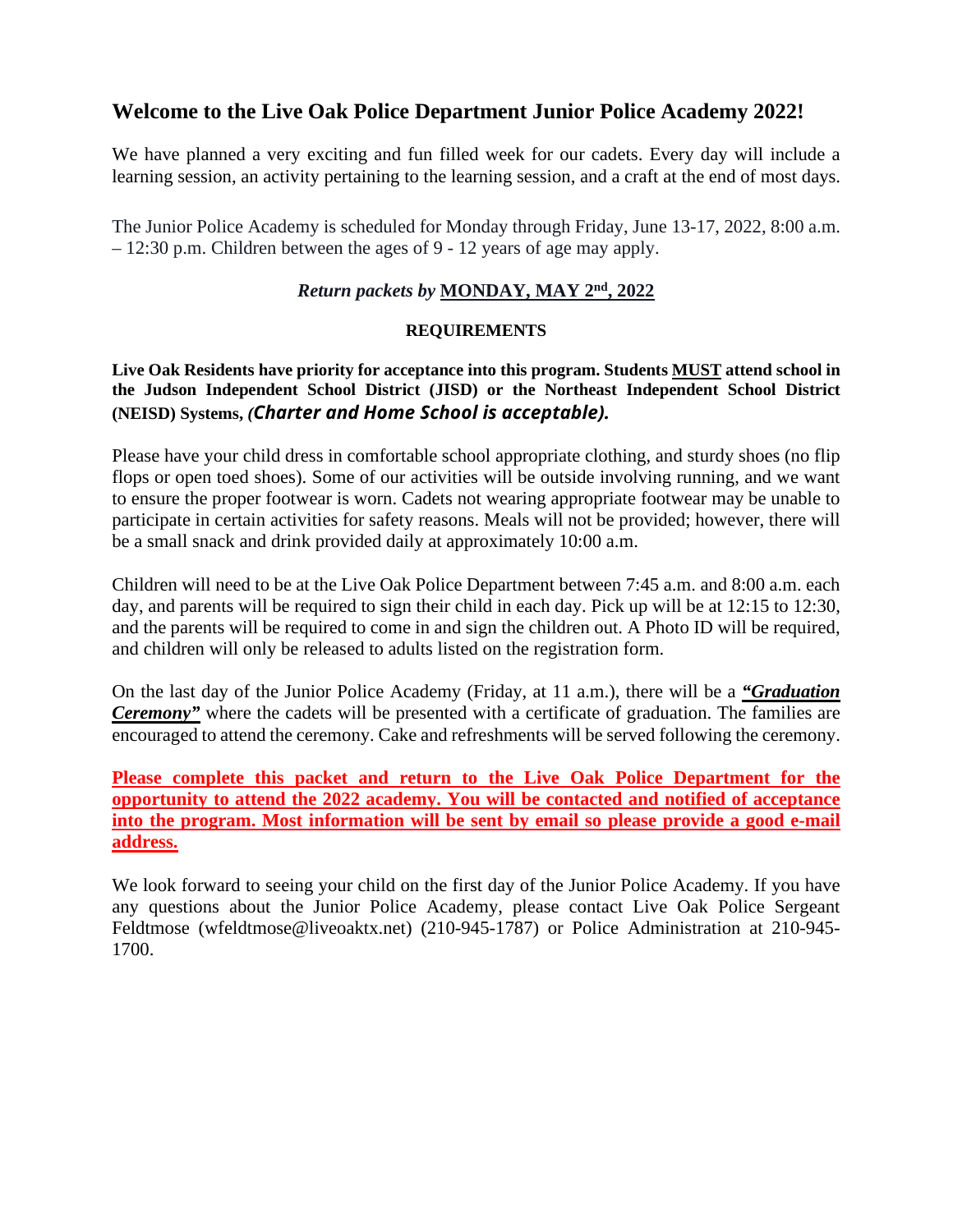#### **Live Oak Police Department Junior Police Academy Registration Form**

#### **PLEASE PRINT CLEARLY**

|                    | Child's Name $M/F$ Age $\_\_\_\_\_\_$ M/F Age $\_\_\_\_\_\_$                |  |
|--------------------|-----------------------------------------------------------------------------|--|
|                    |                                                                             |  |
|                    |                                                                             |  |
|                    |                                                                             |  |
|                    | Child's T-Shirt Size (Circle One) YS YM YL YXL AS AM AL                     |  |
| Parents/Guardians: |                                                                             |  |
|                    |                                                                             |  |
|                    | Other numbers where parents/guardians may be reached (work, cell, etc.):    |  |
|                    |                                                                             |  |
|                    | ALTERNATIVE CONTACT - authorized to pick up child and/or emergency contact: |  |
|                    |                                                                             |  |
| Phone              |                                                                             |  |

Name/Relationship

Phone  $Number(s)$ 

#### **MEDICAL INFORMATION**

\_\_\_\_\_\_\_\_\_\_\_\_\_\_\_\_\_\_\_\_\_\_\_\_\_\_\_\_\_\_\_\_\_\_\_\_\_\_\_\_\_\_\_\_\_\_\_\_\_\_\_\_\_\_\_\_\_\_\_\_\_\_\_\_\_\_\_\_\_\_\_\_\_\_\_\_\_\_

**Note: Parent or Guardian is RESPONSIBLE and MUST supply for any special food allergy or medication that the child is required to take.** 

\_\_\_\_\_\_\_\_\_\_\_\_\_\_\_\_\_\_\_\_\_\_\_\_\_\_\_\_\_\_\_\_\_\_\_\_\_\_\_\_\_\_\_\_\_\_\_\_\_\_\_\_\_\_\_\_\_\_\_\_\_\_\_\_\_\_\_\_\_\_\_\_\_\_\_\_\_\_ \_\_\_\_\_\_\_\_\_\_\_\_\_\_\_\_\_\_\_\_\_\_\_\_\_\_\_\_\_\_\_\_\_\_\_\_\_\_\_\_\_\_\_\_\_\_\_\_\_\_\_\_\_\_\_\_\_\_\_\_\_\_\_\_\_\_\_\_\_\_\_\_\_\_\_\_\_\_

**ALLERGIES:** (Please write "none" if no allergies)

**MEDICAL CONDITIONS** including ADHD or any other behavioral conditions diagnosed within the last 3 years. (Please write "none" if no medical conditions exist.):

**\*\*\* The Live Oak Police Department Staff will not be responsible for administering any medications to your child while they attend the Live Oak Police Department Junior Police Academy.**

\_\_\_\_\_\_\_\_\_\_\_\_\_\_\_\_\_\_\_\_\_\_\_\_\_\_\_\_\_\_\_\_\_\_\_\_\_\_\_\_\_\_\_\_\_\_\_\_\_\_\_\_\_\_\_\_\_\_\_\_\_\_\_\_\_\_\_\_\_\_\_\_\_\_\_\_\_\_ \_\_\_\_\_\_\_\_\_\_\_\_\_\_\_\_\_\_\_\_\_\_\_\_\_\_\_\_\_\_\_\_\_\_\_\_\_\_\_\_\_\_\_\_\_\_\_\_\_\_\_\_\_\_\_\_\_\_\_\_\_\_\_\_\_\_\_\_\_\_\_\_\_\_\_\_\_\_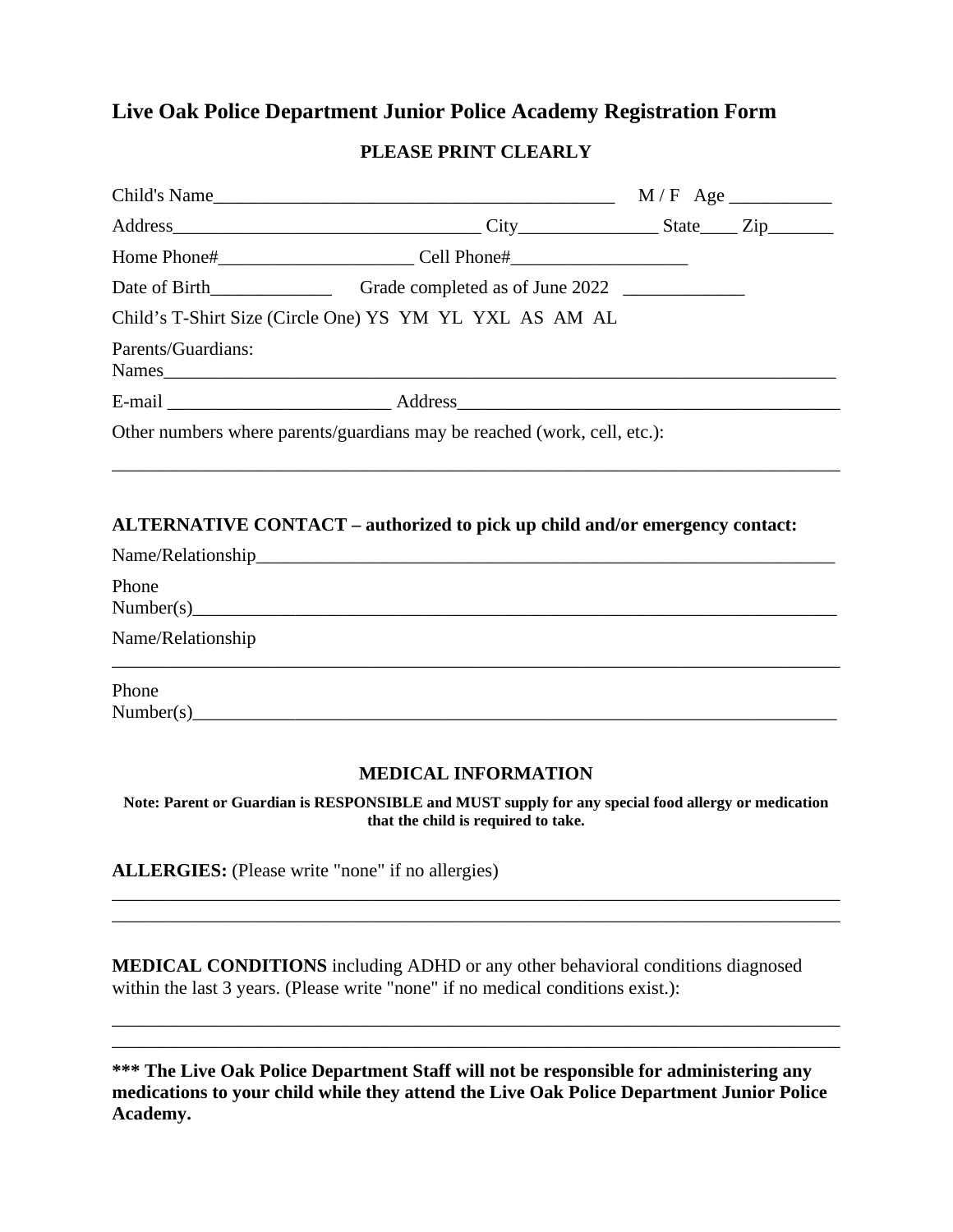# **Permission Form**

I give permission for my child,\_\_\_\_\_\_\_\_\_\_\_\_\_\_\_\_\_\_\_\_\_\_\_\_\_\_\_\_\_\_\_\_\_\_\_\_\_, to take part in the Live Oak Police Department Junior Police Academy (the "Junior Academy"). To the best of my knowledge, my child is in good physical condition and is capable of participating in the Junior Academy. I have disclosed **all medical conditions** my child has on the Junior Academy Application Form.

I understand that as part of the Junior Academy training, my child will participate in the following sessions: **Note: Topics are subject to change without notice.**

#### **Tour the Police Department and Emergency Communications Center**:

 $\Box$  Kids will be briefed on the operation and how each area works with each other to accomplish their jobs.

#### **Police Equipment & Firearms; a brief discussion on firearms safety and Less-lethal weapons**:

 $\Box$  Cadets will be briefed on the tools used by police; children will **NOT** be handling firearms; however they will have an opportunity to use some or our less-lethal equipment in a controlled environment.

#### **Forensics- fingerprinting how it is used to solve crimes**:

 $\Box$  No "graphic" pictures or scenes will be used; all materials will be child friendly. Cadets will get to process simulated crime scenes.

#### **Police K9 Demonstration**:

 $\Box$  The police K9 handlers will explain and demonstrate search and patrol techniques; children will observe but will not have direct interaction with the police dog during the demo. They will have an opportunity to take pictures and pet the K9's as time permits.

#### **Expectations, Bullying and Internet Safety**:

 $\Box$  The presentation will focus on priorities, staying safe on-line, at school, and not sharing private information.

#### **SWAT Demonstration:**

 $\Box$  Child will be shown a demonstration of tactical tools available and experience first-hand how each is used.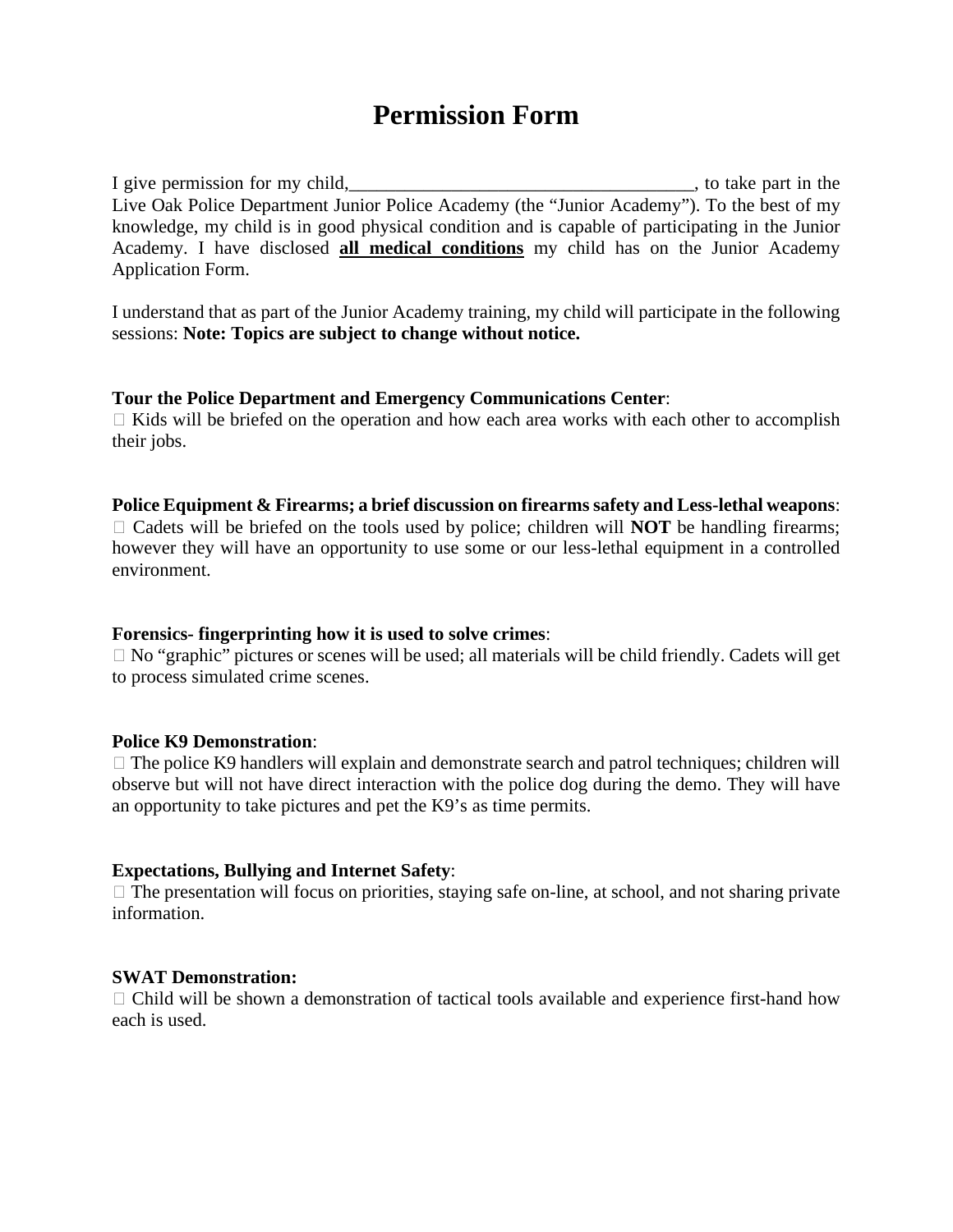I acknowledge (*initial below)* that the nature of the activities associated with participating in the Junior Academy may have some inherent risks, including medical injuries and mental angst. The Live Oak Police Department will take all precautionary measures to minimize such risks. Should such injuries arise, I give my permission to the Live Oak Police Department staff and volunteers and/or hospital staff to administer proper medical assistance to the above named participant as needed.

**Example 1** also authorize and release any pictures and video taken of my child during the Junior Police Academy; provided that the City shall not disclose the name of my child.

The Live Oak Police cannot guarantee that your child will not be photographed or video during participating in the Junior Police Academy. Refusal of authorizing and releasing of any pictures and videos taken of your child will result in a **denial** of acceptance into the Live Oak Police Junior Police Academy.

**I do hereby fully release and discharge the City Of Live Oak, the Live Oak Police Department, and any of their employees, agents, and officials (each an "Indemnified Party") from and against any and all liability, claims, or demands against any of the Indemnified Parties that may accrue by my child participating in the Junior Police Academy.** 

\_\_\_\_\_\_\_\_\_\_\_\_\_\_\_\_\_\_\_\_\_\_\_\_\_\_\_\_\_\_\_\_\_\_\_\_\_\_\_\_\_\_\_\_\_\_\_\_\_\_\_\_\_\_\_\_\_\_\_\_\_\_\_\_\_\_\_\_\_\_\_\_

Parent or Guardian (Please Print)

Date  $\Box$ 

Signature of Parent or Guardian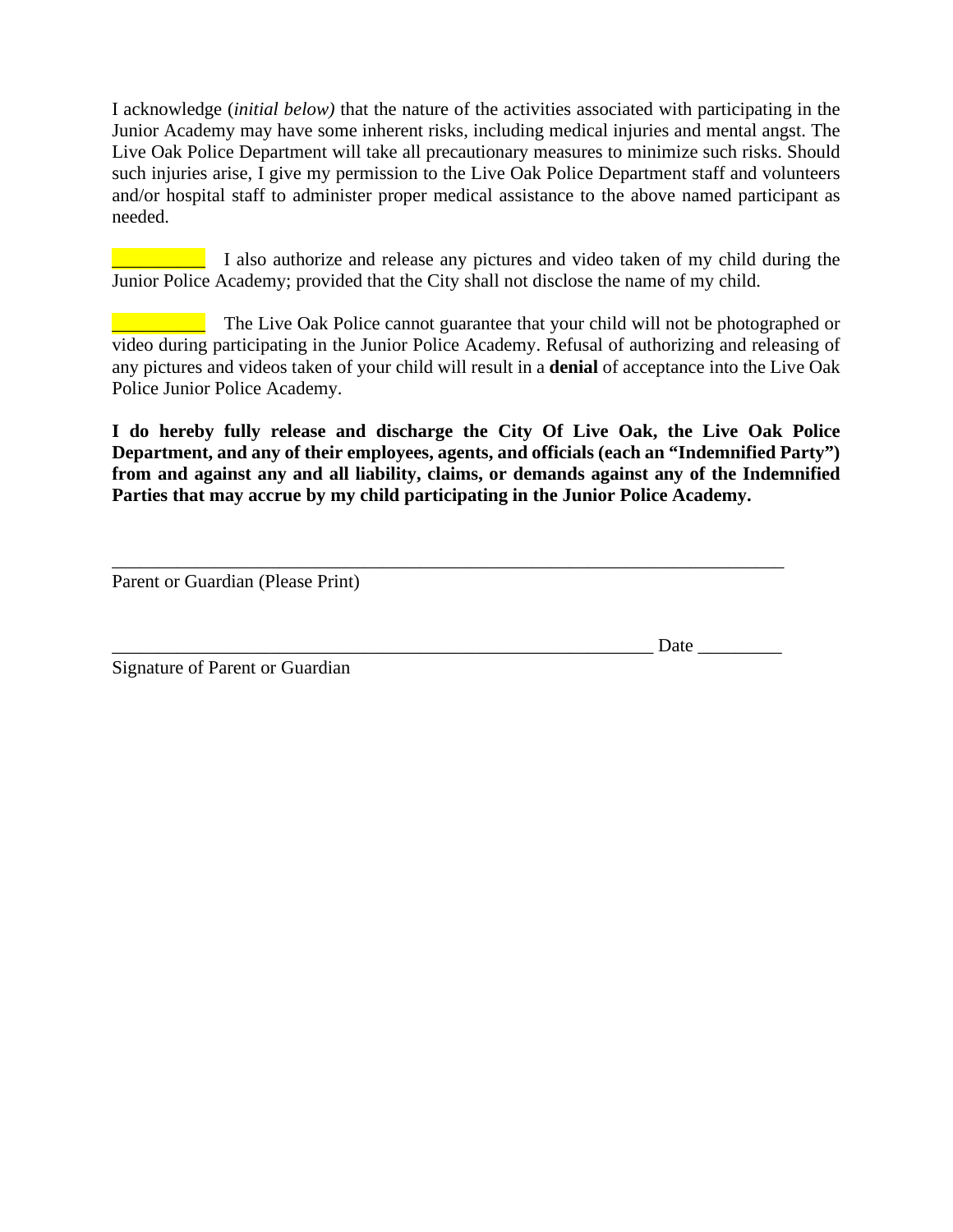## **Live Oak Police Department Junior Academy Behavior Contract**

- I, \_\_\_\_\_\_\_\_\_\_\_\_\_\_\_\_\_\_\_\_\_\_\_\_\_\_\_\_\_\_\_\_\_\_ understand I will be expected to:
- 1) Be respectful to yourself and others, use only appropriate language
- 2) Help each other in any way we can
- 3) Keep my hands and feet to myself
- 4) Listen carefully, show respect to speakers and instructors
- 5) Respect the work area and keep it clean
- 6) Solve problems together
- 7) **STOP** when someone asks me to stop!
- 8) Take care of all the equipment/supplies and put back where it goes
- 9) Understand that everyone makes mistakes

#### 10) **ALWAYS REMEMBER TO HAVE FUN!!!!!!!!!!!**

# **Levels of Consequences:**

- 1) Warning (Verbal)
- 2) Sit out/Loss of privileges (short time)
- 3) Call home to parent
- 4) Suspension or Removal from the Junior Police Academy (call home to parent to pick up child)

\_\_\_\_\_\_\_\_\_\_\_\_\_\_\_\_\_\_\_\_\_\_\_\_\_\_\_\_\_\_\_\_\_\_\_ \_\_\_\_\_\_\_\_\_\_\_\_\_\_\_\_\_\_\_\_

\_\_\_\_\_\_\_\_\_\_\_\_\_\_\_\_\_\_\_\_\_\_\_\_\_\_\_\_\_\_\_\_\_\_\_ \_\_\_\_\_\_\_\_\_\_\_\_\_\_\_\_\_\_\_\_ Child Signature Date

Parent Signature Date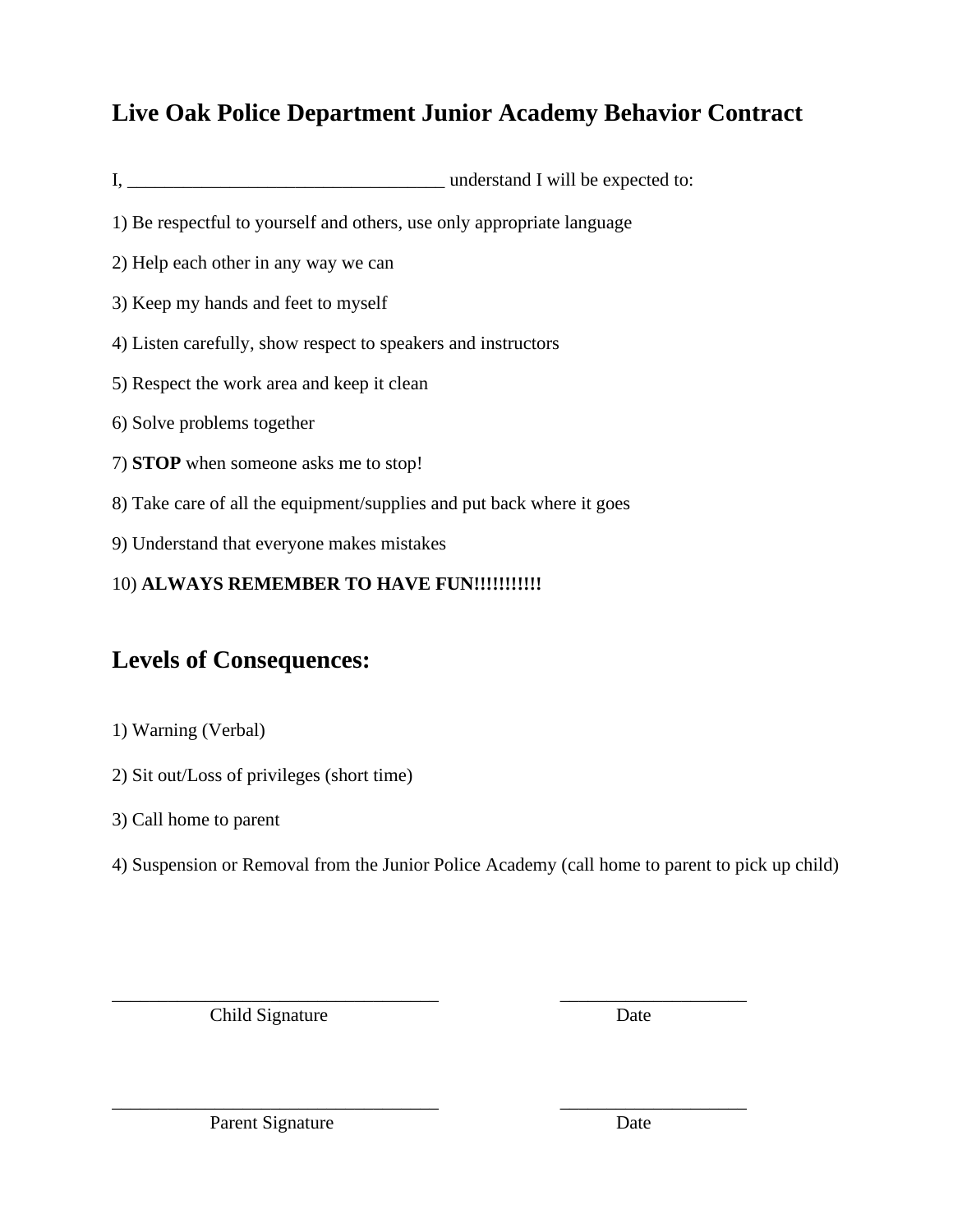### **MEDICAL RELEASE FORM**

| <b>EMERGENCY INFORMATION:</b> |                                                           |  |  |
|-------------------------------|-----------------------------------------------------------|--|--|
| Date of Child's Birth:        | Date of Last Tetanus Booster:                             |  |  |
|                               |                                                           |  |  |
|                               |                                                           |  |  |
|                               | Phone: $\frac{1}{\sqrt{1-\frac{1}{2}} \cdot \frac{1}{2}}$ |  |  |
|                               |                                                           |  |  |
|                               |                                                           |  |  |
|                               |                                                           |  |  |
|                               |                                                           |  |  |
|                               |                                                           |  |  |
|                               |                                                           |  |  |
|                               |                                                           |  |  |

This is to certify that my son / daughter, has my permission to participate in the Live Oak Police Department Junior Police Academy. As the parent or legal guardian of the above named child, I request that in my absence, the above named child be admitted to any hospital or medical facility for diagnosis or treatment. I request and authorize physicians, dentists and staff, duly licensed as Doctors of Medicine, or Doctors of Dentistry or other such licensed technicians or nurses, to perform any diagnostic procedures, treatment procedures, operative procedures, and x-ray treatment of the above named minor. I have not been given a guarantee as to the results of the examination or treatment. I authorize the hospital or medical facility to dispose of any specimen or tissue taken from the above named person.

\_\_\_\_\_\_\_\_\_\_\_\_\_\_\_\_\_\_\_\_\_\_\_\_\_ \_\_\_\_\_\_\_\_\_\_\_\_\_\_\_\_\_\_\_\_\_\_\_\_\_ \_\_\_\_\_\_\_\_\_\_